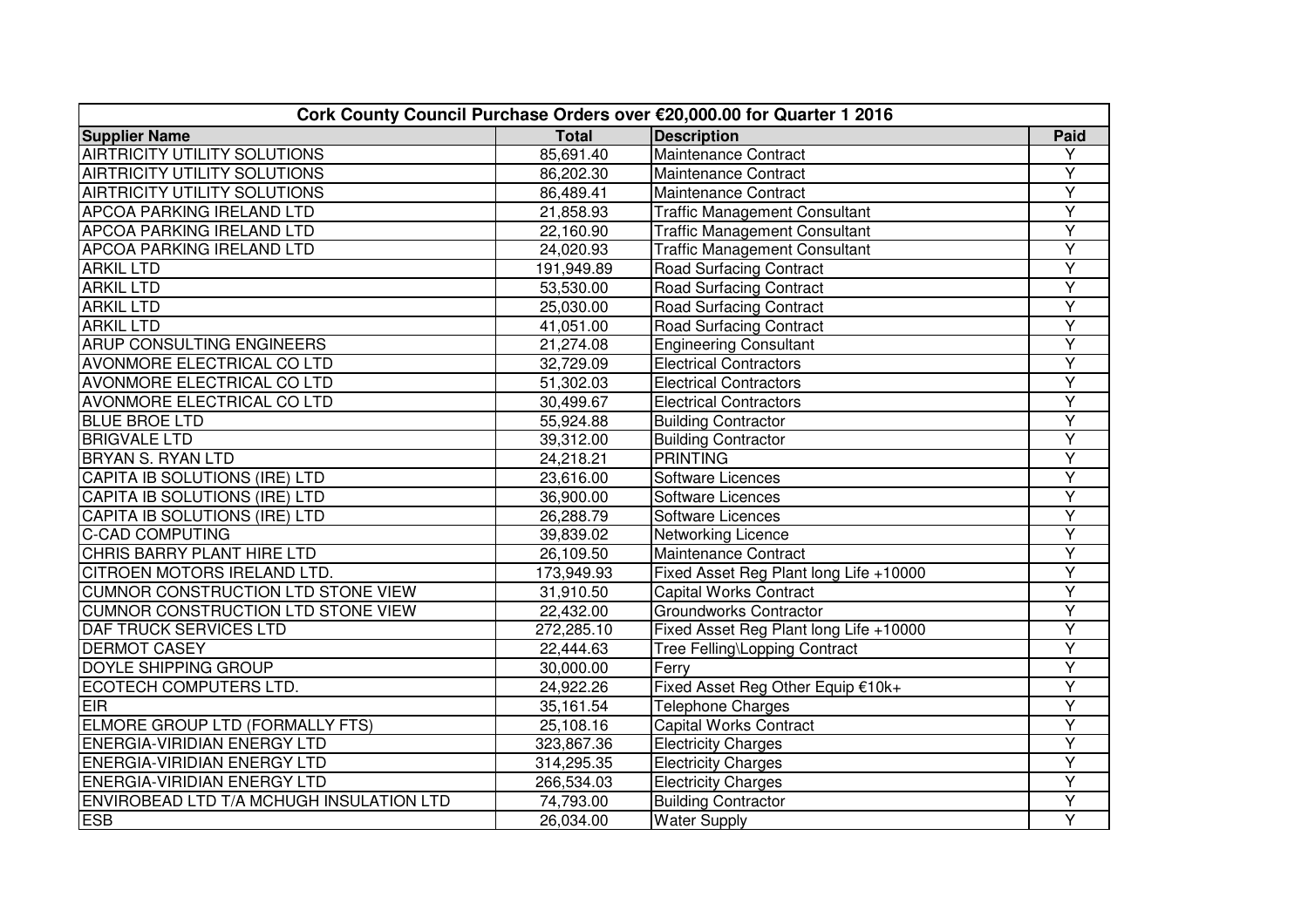| <b>ESB</b>                               | 31,076.00  | <b>Water Charges</b>                    | $\overline{Y}$          |
|------------------------------------------|------------|-----------------------------------------|-------------------------|
| <b>EXIGENT NETWORKS</b>                  | 34,454.62  | <b>Electrical Installation Contract</b> | Y                       |
| <b>G.J. MOLONEY SOLICITORS</b>           | 27,000.00  | <b>Capital Works Contract</b>           | Y                       |
| <b>GLOUNTHAUNE PROPERTIES LTD</b>        | 24,087.85  | Maintenance Contract                    | $\overline{\mathsf{Y}}$ |
| <b>GLOUNTHAUNE PROPERTIES LTD</b>        | 30,534.30  | <b>Building Contractor</b>              | $\overline{Y}$          |
| <b>GLOUNTHAUNE PROPERTIES LTD</b>        | 56,058.20  | <b>Building Contractor</b>              | Ÿ                       |
| <b>GLOUNTHAUNE PROPERTIES LTD</b>        | 20,786.50  | <b>Building Contractor</b>              | Ÿ                       |
| GORTNAVOGUE LTD T/A SEAMUS WELDON        | 22,755.00  | Fixed Asset Reg Plant long Life +10000  | Y                       |
| GORTNAVOGUE LTD T/A SEAMUS WELDON        | 70,110.00  | Fixed Asset Reg Plant long Life +10000  | Y                       |
| <b>GREENSTAR</b>                         | 28,426.40  | Domestic Waste Disposal                 | Ÿ                       |
| <b>GREENSTAR</b>                         | 24,925.60  | <b>Bulky Waste Disposal</b>             | $\overline{Y}$          |
| <b>GREENSTAR</b>                         | 3,424.80   | Domestic Waste Disposal                 | Ÿ                       |
| <b>HIGHWAY SAFETY DEVELOPMENTS</b>       | 21,955.50  | Signs                                   | $\overline{\mathsf{Y}}$ |
| IRISH PUBLIC BODIES MUTUAL INSURANCE     | 69,407.10  | Insurances                              | $\overline{\mathsf{Y}}$ |
| IRISH PUBLIC BODIES MUTUAL INSURANCE     | 320,642.56 | Insurances                              | $\overline{Y}$          |
| IRISH PUBLIC BODIES MUTUAL INSURANCE     | 99,014.54  | Insurances                              | $\overline{Y}$          |
| IRISH PUBLIC BODIES MUTUAL INSURANCE     | 65,170.98  | Insurances                              | Y                       |
| IRISH PUBLIC BODIES MUTUAL INSURANCE     | 521,280.90 | Insurances                              | Y                       |
| J.C. DECAUX                              | 52,756.75  | Portaloo                                | Υ                       |
| <b>KILSARAN CONCRETE</b>                 | 30,524.26  | Road Maintenance Materials              | Y                       |
| <b>LAGAN ASPHALT LTD</b>                 | 38,531.12  | Road Maintenance Materials              | Ÿ                       |
| <b>LAGAN ASPHALT LTD</b>                 | 37,360.79  | Road Maintenance Materials              | Y                       |
| <b>LAGAN ASPHALT LTD</b>                 | 28,109.76  | Road Maintenance Materials              | Ÿ                       |
| <b>LAGAN ASPHALT LTD</b>                 | 20,254.98  | Road Maintenance Materials              | Ÿ                       |
| <b>LAGAN ASPHALT LTD</b>                 | 64,411.00  | Road Maintenance Materials              | Y                       |
| LAW SOCIETY OF IRELAND BLACKHALL PLACE   | 23,540.00  | <b>Practicising Certs</b>               | Ÿ                       |
| <b>LCF MARINE</b>                        | 115,242.45 | <b>Capital Works Contract</b>           | Y                       |
| MANNING GROUND ENGINEERING LTD           | 89,054.89  | <b>Capital Works Contract</b>           | Υ                       |
| <b>MARSH IRELAND LIMITED</b>             | 276,833.75 | Insurances                              | $\overline{\mathsf{Y}}$ |
| MARTIN O'CALLAGHAN LTD, KILMONEY - RCT   | 57,120.28  | <b>Capital Works Contract</b>           | Ÿ                       |
| MCCARTHY COMMERCIALS LTD                 | 456,330.00 | Fixed Asset Reg Plant long Life +10000  | $\overline{Y}$          |
| MHL & ASSOCS LTD                         | 22,730.40  | <b>Engineering Consultant</b>           | $\overline{\mathsf{Y}}$ |
| MICHAEL FOY PHILIPS SERVS T/A MF SERVICE | 21,718.23  | Maintenance Contract                    | $\overline{\mathsf{Y}}$ |
| MID CORK TARMACADAM LTD                  | 349,235.54 | <b>Capital Works Contract</b>           | Y                       |
| MMD CONSTRUCTION CORK LTD                | 100,154.08 | <b>Capital Works Contract</b>           | $\overline{Y}$          |
| MMD CONSTRUCTION CORK LTD                | 108,158.12 | <b>Capital Works Contract</b>           | Y                       |
| MMD CONSTRUCTION CORK LTD                | 83,749.99  | <b>Capital Works Contract</b>           | Y                       |
| MURRAY BROS TARMACADAM LTD.              | 19,622.39  | Road Maintenance Materials              | Y                       |
| O REGAN QUARRY AND ENVIRONMENTAL LIMITED | 31,850.00  | Sand Bags                               | $\overline{Y}$          |